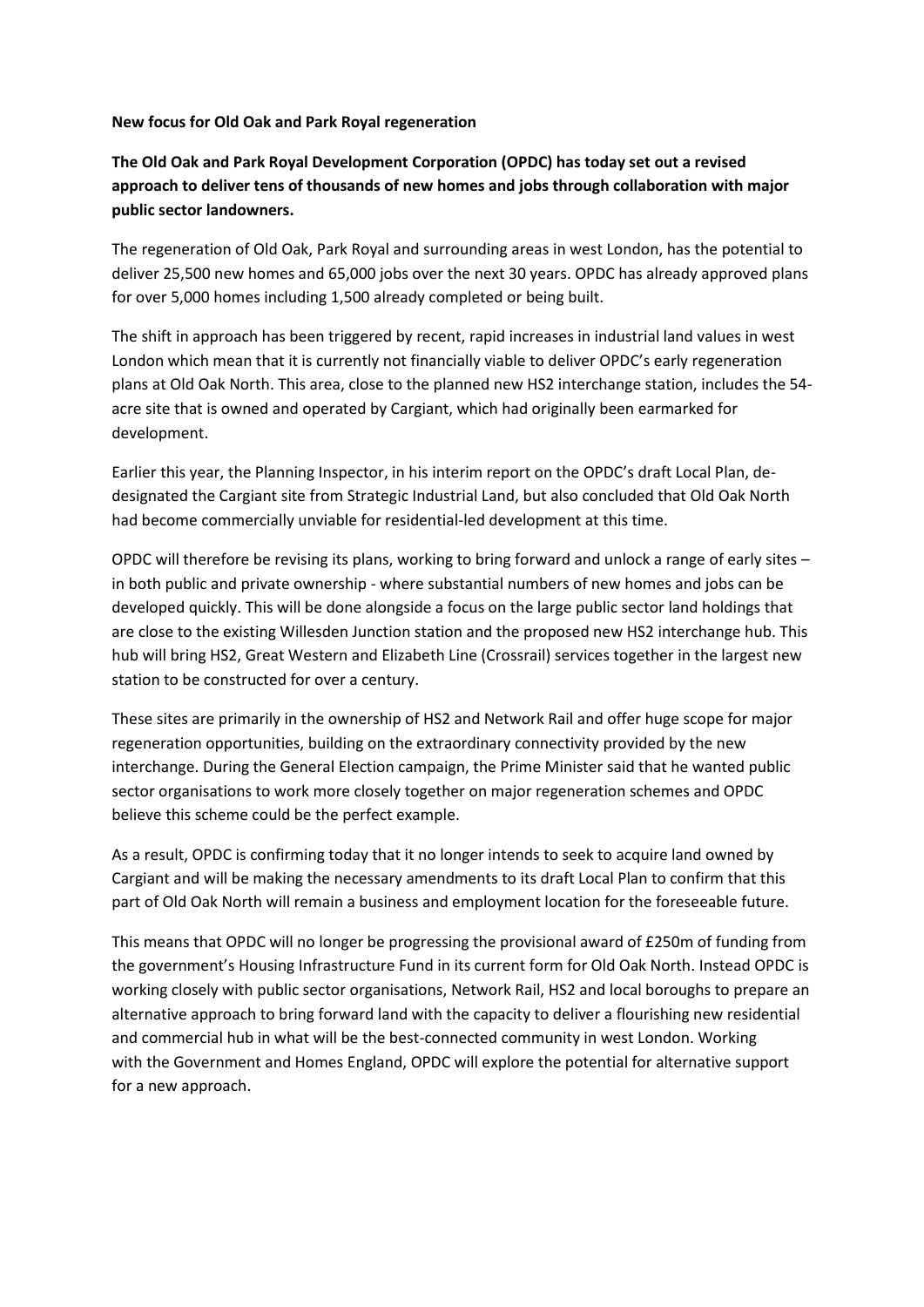OPDC is also keen to work with Cargiant and others to support economic development, jobs and innovation in the area.

As a result, OPDC has today submitted its draft budget for 2020/21 to City Hall. The draft, which is a £1.9m (20 per cent) reduction compared to the cash limit issued by the Mayor to OPDC in June, will be considered as part of the overall budget settlement across the Greater London Authority and reflects this revised approach.

## David Lunts, interim CEO of OPDC, said:

*"This new approach to delivering the amazing potential at Old Oak and Park Royal makes good sense given the dramatic changes in market conditions over the last year or so. With the price of industrial land shooting up four or five-fold in as many years, earlier plans to bring forward Old Oak North are unfortunately not currently viable. But this in no way undermines our ambition for thousands of new homes and jobs as these can be achieved on many nearby public sector sites where we are already working closely with our colleagues at Network Rail and HS2. This new approach also gives us the opportunity to support Cargiant and other local businesses to remain locally based and support investments in jobs, zero-emission vehicles and further develop the area as a leading location for sustainable innovation".*

OPDC is also stepping up its work in the Park Royal industrial estate, London's most important industrial zone and a diverse community of 1,700 businesses, 44,000 workers and 2,000 residents. Current plans include a new employment and skills hub in partnership with local boroughs, colleges, office space for the Department for Work and Pensions, a range of transport improvements to address congestion, piloting new low-carbon energy initiatives and improving access to fibre broadband. OPDC is also making improvements to the Grand Union Canal and supporting a number of practical community-based initiatives including facilities for the local canoeing club.

#### Notes to Editors

The draft budget has been approved by the OPDC board and is now subject to the overall GLA budget setting process, including scrutiny by the London Assembly. Further details on the revised approach will be presented for formal approval at its January board meeting.

By working closely with partners OPDC is championing a collaborative partnership approach similar to the London Estates Delivery Unit, a partnership between City Hall and NHS London that is delivering affordable housing on surplus NHS land, such as the former St Ann's Hospital site in North London.

OPDC is one of two Mayoral Development Corporations (MDC) in London – the other being the London Legacy Development Corporation in Stratford, east London. As an MDC, OPDC is a statutory agency, with planning and compulsory land acquisition powers, across its 650-hectare boundary, and is tasked with driving forward regeneration for the area which includes sites in the three boroughs of Brent, Ealing and Hammersmith & Fulham.

#### [www.london.gov.uk/](http://www.london.gov.uk/#_blank)OPDC